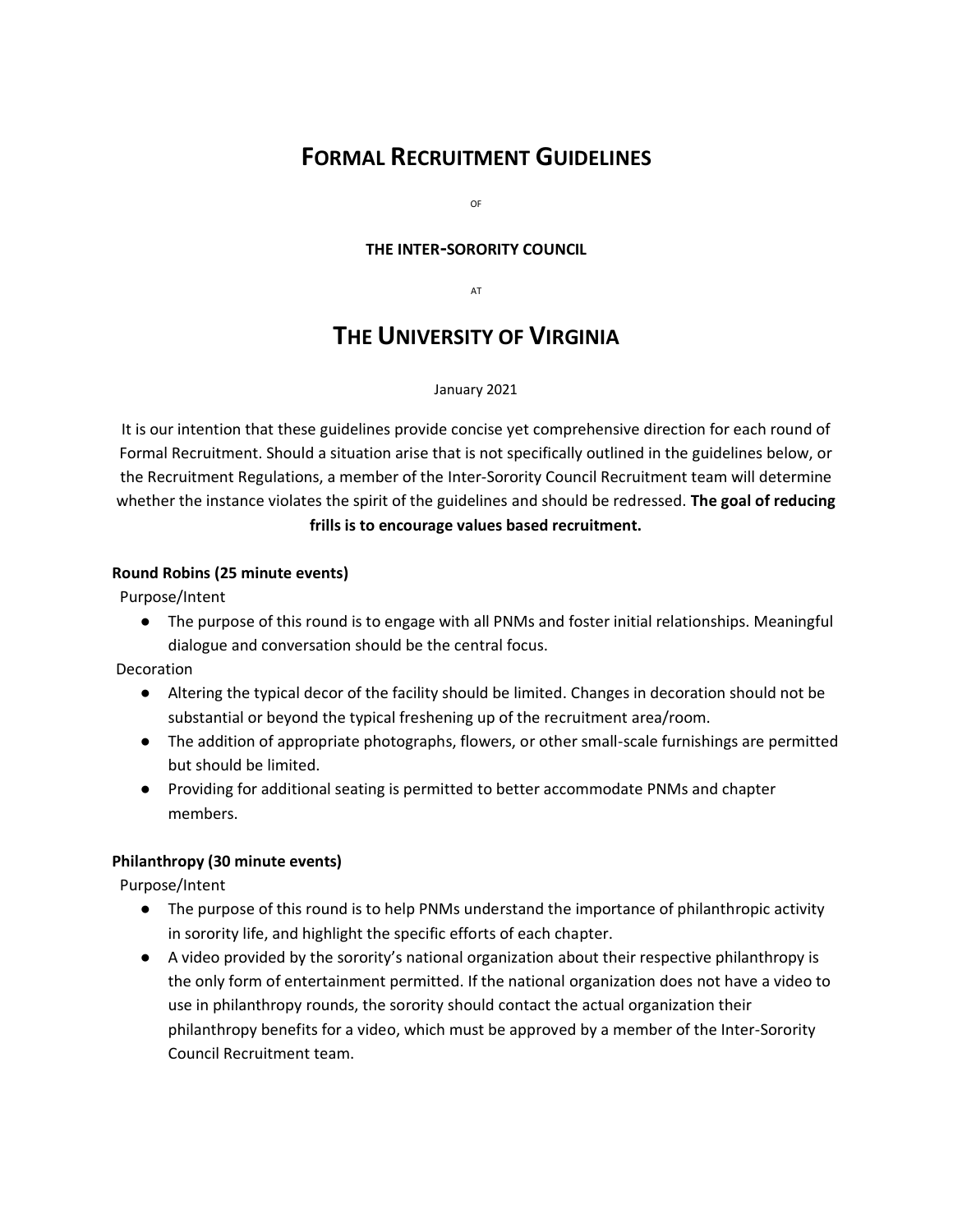- Following the video about the sorority's philanthropy, the philanthropy chair may give a speech about the specific chapter's philanthropic involvement. There is no time limit/minimum for speeches and videos. You can allocate as much time as you see fit.
- Following the philanthropy chair's speech, PNMs and sorority women will converse for the rest of the round in a similar fashion to Round Robins.

**Decoration** 

- The chapter facility may be decorated with a banner for the philanthropy (either from an actual fundraising event, or made for Formal Recruitment), as well as t-shirts related to either the philanthropy or the fundraising events.
- Other than the above exceptions, philanthropy round will use all of the same rules and requirements with regard to house decorations and photographs as Round Robins.

Attire

● If chapter women wear or display philanthropy t-shirts, they cannot be associated with alcohol or alcoholic events.

# **House Tours (40 minute events)**

Purpose/Intent

● The purpose of this round is to have a deeper dialogue with the PNMs and showcase the facility that your chapter calls home.

**Decoration** 

- Decorations should be minimal, and follow the guidelines set for Round Robins.
- Particular attention should be paid to removing/covering photographs of disaffiliated members (Pi Chi, RAs, Recruitment Exec).
- The Pi Chi Directors will send a comprehensive list of Pi Chis in your chapter. Your house checks team is responsible for ensuring that these women are not featured in any photos during rounds.
- Decorations cannot include photographs with fraternity letters or houses (even in the background)according to NPC Unanimous Agreement 10.
- Decorations cannot include photos with alcohol, nor parties.

# **Preference (60 minute events)**

Purpose/Intent

● The purpose of this round is to begin to introduce to PNMs the importance of ritual in Panhellenic life, and to communicate the larger impact that being a sorority woman should have.

Decoration and Refreshments

- Decorations should follow ritual requirements, where applicable.
- Additional lighting, tulle, tables, table linens, and items necessary for room rearrangement are permitted.
- Symbolic items used as a part of preference ceremonies (i.e. pearl or flower) are allowed.
- Poems, cards, and letters are not allowed and are considered bid promising.
- Chapters may serve water and one non-water drink.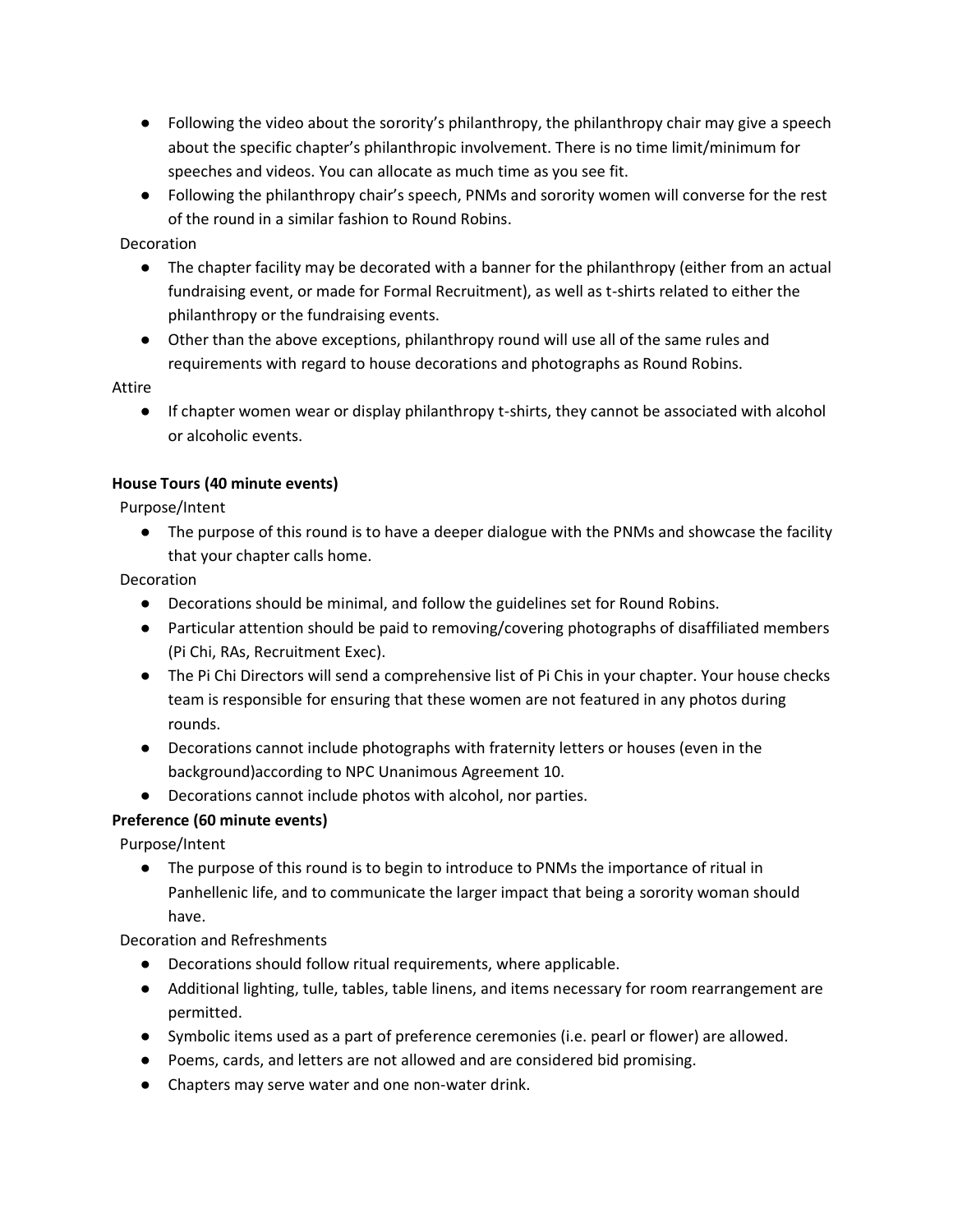Below are examples of allowed versus not allowed frills. This is by no means a comprehensive list. If you have a question about decorations, email the ISC recruitment team.

## Allowed for all rounds

- Candles
- Flowers
- Lights inside
- Pictures
- Tapestries
- Additional furniture
	- Includes carpets
- Sticky notes over all RAs, Pi Chis, and Rec Exec
- Chapter t-shirts worn during Recruitment must be approved by a member of the Inter-Sorority Council Recruitment team.

## Not allowed for all rounds

- Wall-to-wall covering on more than one wall per room
	- Includes full-wall tapestries, paper, sheets, pictures covering entire wall
- Pictures with solo/drink cups or fraternity letters or houses (even in the background)
	- Covering part of the picture with a sticky note/sticker doesn't count
- Balloons (indoor and outdoor)
- Outdoor decorations except for large wooden chapter letters
- Streamers

## Miscellaneous:

House Checks

- Recruitment chairs should appoint one woman living in the chapter house to be in communication with the Recruitment Executive team.
- Recruitment Exec team recommends appointing the ISC Representative if she lives in the chapter house.
- Women appointed to work with House Checks should be ready to give a house tour of the house before each round.

In Between Rounds

- Chapter women should never be leaving the house in between rounds.
- Only women who have the specific job of non-recruiting are allowed to leave the house between rounds (Ex: kitchen crew).

Bid Day

- Please keep in mind that we are renting spaces for free from the University. Therefore, we need to respect the space.
- No feathers, no goodie bags, no trash etc. on bid day.
- No throwing objects that obscure vision.

## **Recruitment Violation Penalties**

Noise/House Violations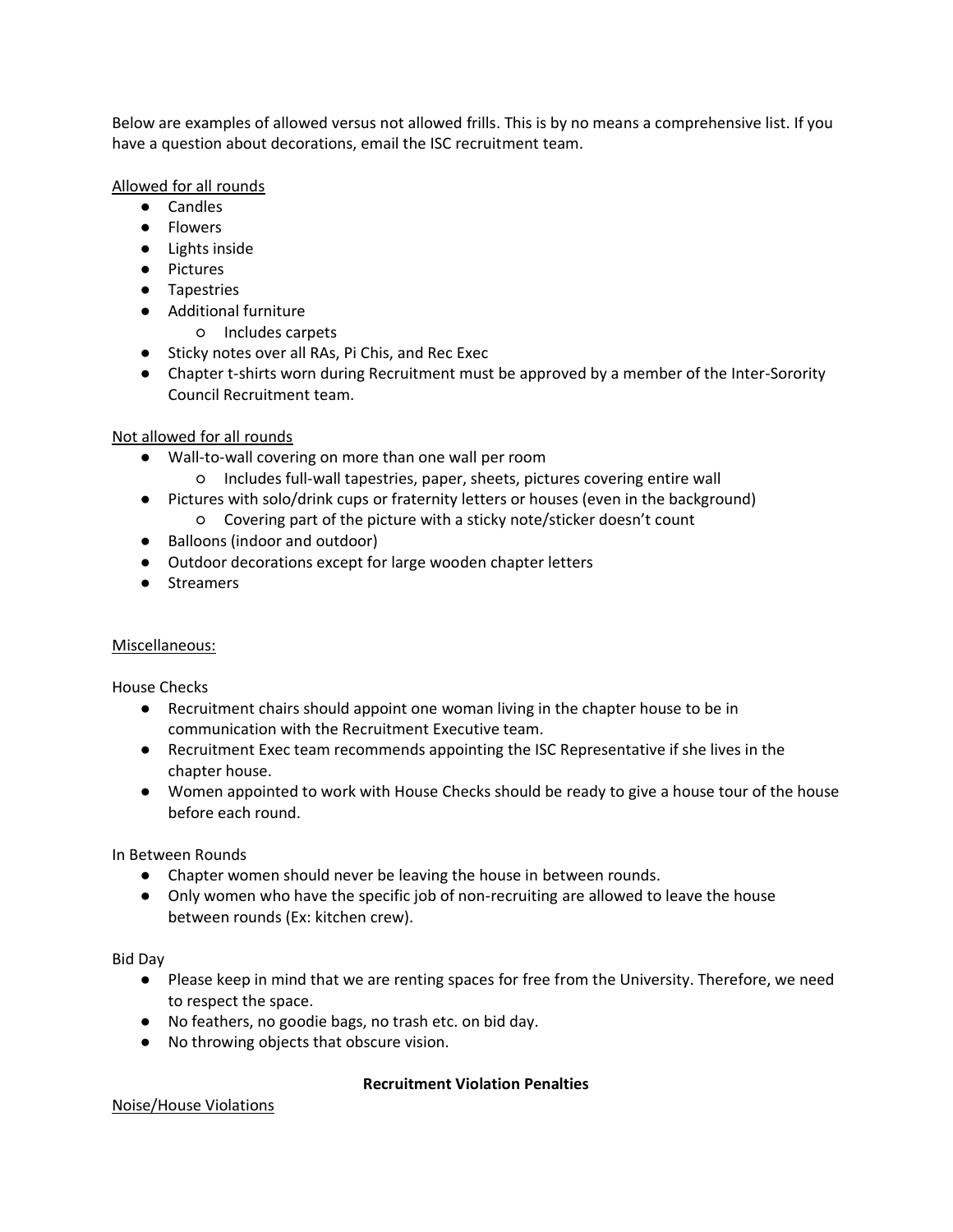1st offense: written warning 2nd offense (or more): \$100 per occurrence

#### Timing Violations

1st offense: written warning 2nd offense: \$25 3rd offense: \$50 4th offense: \$100 5th offense: \$150

#### Administrative Violations

Turning in invitation and/or bid lists late: \$100 per 15 minutes late Not turning in a flex minus list: \$100 Turning in recruitment fines after the 2-week deadline: \$50 per day late

### Conversation with PNM Violations

Questioning PNMs about grades: \$75 per occurrence Questioning PNMs about legacy status: \$75 per occurrence Discussion of alcohol with PNMs: \$75 per occurrence Questioning PNMs about their daily recruitment schedules: \$100 per occurrence Degradation of another sorority: \$200 per occurrence Bid Promising: \$200 per occurrence and/or referral for mediation and/or Judicial Board depending on the severity of the offense.

#### Frills

1st offense: written warning 2nd offense (or more): \$10 per PNM

#### Alcohol Sanctions May Include

Fines not to exceed \$250 per person per incident Sanctions of social privileges, potentially by member class Meeting with VPJ

#### Contact Policy Violations from Preference Round to Bid Day

\$200 per occurrence and referral for mediation and/or Judicial Board depending on severity of the offense.

#### De-Preffing

Removal of social privileges, potentially per member class and/or referral for mediation and/or Judicial Board depending on severity of the offense

#### Pi Chi Violations

Consequences range depending on degree of severity from a \$25-\$250 fine to removal from position, not able to participate in chapter's ongoing recruitment.